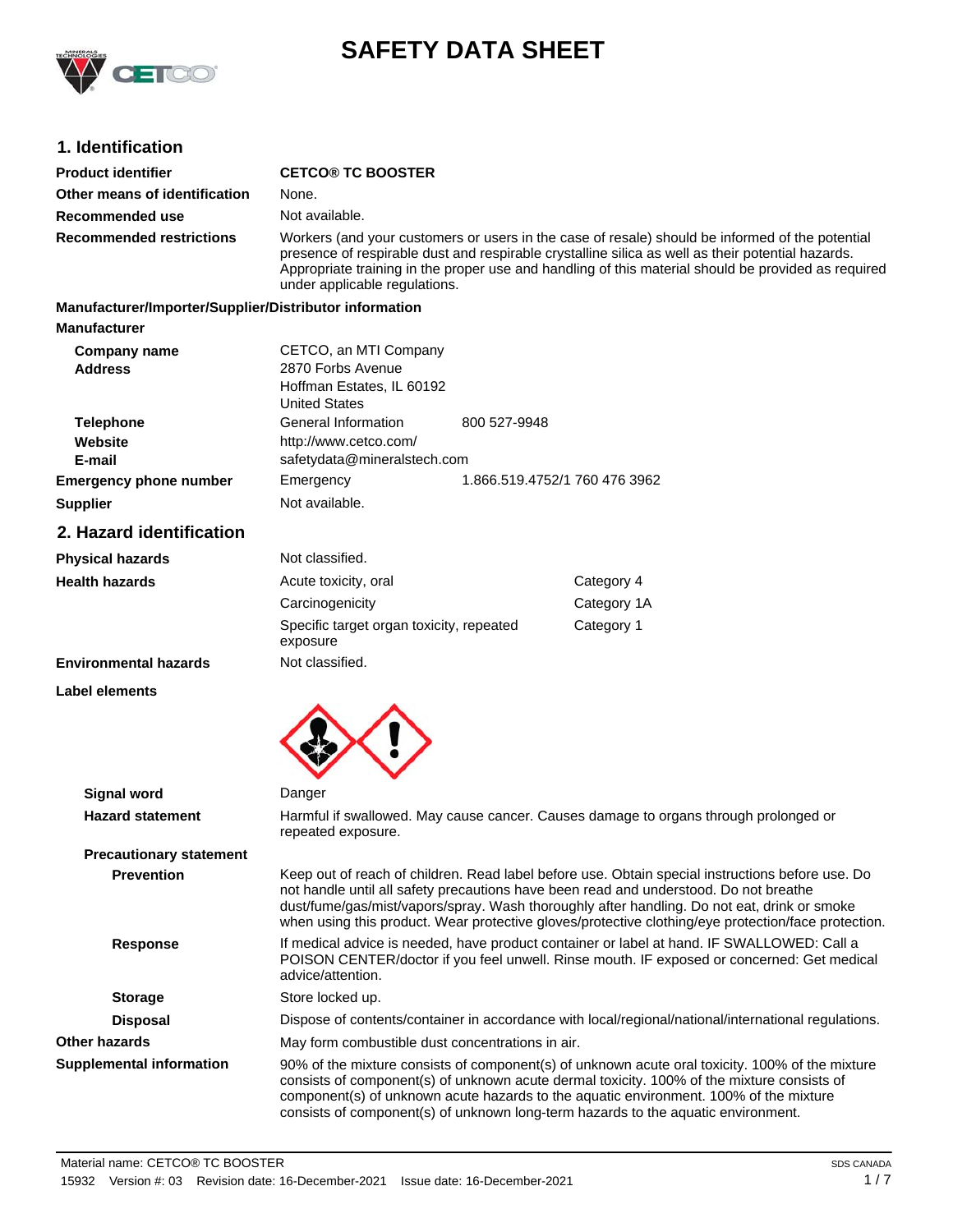# **3. Composition/information on ingredients**

#### **Mixtures**

| <b>Chemical name</b> | Common name and synonyms                      | <b>CAS number</b> | %               |
|----------------------|-----------------------------------------------|-------------------|-----------------|
| <b>GRAPHITE</b>      |                                               | 7782-42-5         | $90 - 100$      |
| QUARTZ               | CRYSTALLINE SILICA, QUARTZ<br>SILICA (QUARTZ) | 14808-60-7        | $0.1 - 10^{-1}$ |

All concentrations are in percent by weight unless ingredient is a gas. Gas concentrations are in percent by volume.

## **4. First-aid measures**

| <b>Inhalation</b>                                                            | Move to fresh air. Call a physician if symptoms develop or persist.                                                                                                                                                                                                                                                |
|------------------------------------------------------------------------------|--------------------------------------------------------------------------------------------------------------------------------------------------------------------------------------------------------------------------------------------------------------------------------------------------------------------|
| <b>Skin contact</b>                                                          | Wash off with soap and water. Get medical attention if irritation develops and persists.                                                                                                                                                                                                                           |
| Eye contact                                                                  | Rinse with water. Get medical attention if irritation develops and persists.                                                                                                                                                                                                                                       |
| Ingestion                                                                    | Rinse mouth. If vomiting occurs, keep head low so that stomach content doesn't get into the lungs.<br>Get medical advice/attention if you feel unwell.                                                                                                                                                             |
| <b>Most important</b><br>symptoms/effects, acute and<br>delayed              | Coughing. Prolonged exposure may cause chronic effects.                                                                                                                                                                                                                                                            |
| Indication of immediate<br>medical attention and special<br>treatment needed | Provide general supportive measures and treat symptomatically. Keep victim warm. Keep victim<br>under observation. Symptoms may be delayed.                                                                                                                                                                        |
| <b>General information</b>                                                   | IF exposed or concerned: Get medical advice/attention. If you feel unwell, seek medical advice<br>(show the label where possible). Ensure that medical personnel are aware of the material(s)<br>involved, and take precautions to protect themselves. Show this safety data sheet to the doctor in<br>attendance. |

# **5. Fire-fighting measures**

| Suitable extinguishing media                                     | Water fog. Foam. Dry chemical powder. Carbon dioxide (CO2).                                   |
|------------------------------------------------------------------|-----------------------------------------------------------------------------------------------|
| Unsuitable extinguishing<br>media                                | Do not use water jet as an extinguisher, as this will spread the fire.                        |
| Specific hazards arising from<br>the chemical                    | During fire, gases hazardous to health may be formed.                                         |
| Special protective equipment<br>and precautions for firefighters | Self-contained breathing apparatus and full protective clothing must be worn in case of fire. |
| <b>Fire fighting</b><br>equipment/instructions                   | Use water spray to cool unopened containers.                                                  |
| <b>Specific methods</b>                                          | Use standard firefighting procedures and consider the hazards of other involved materials.    |
| <b>General fire hazards</b>                                      | No unusual fire or explosion hazards noted.                                                   |

# **6. Accidental release measures**

| <b>Personal precautions,</b><br>protective equipment and<br>emergency procedures | Keep unnecessary personnel away. Keep people away from and upwind of spill/leak. Wear<br>appropriate protective equipment and clothing during clean-up. Ensure adequate ventilation. Local<br>authorities should be advised if significant spillages cannot be contained. For personal protection,<br>see section 8 of the SDS. |
|----------------------------------------------------------------------------------|---------------------------------------------------------------------------------------------------------------------------------------------------------------------------------------------------------------------------------------------------------------------------------------------------------------------------------|
| Methods and materials for<br>containment and cleaning up                         | Large Spills: Stop the flow of material, if this is without risk. Dike the spilled material, where this is<br>possible. Shovel up and place in a container for salvage or disposal. Avoid dust formation. Clean<br>surface thoroughly to remove residual contamination.                                                         |
|                                                                                  | Small Spills: Shovel or sweep up. Avoid dust formation. Clean surface thoroughly to remove<br>residual contamination.                                                                                                                                                                                                           |
|                                                                                  | Put material in suitable, covered, labeled containers. For waste disposal, see section 13 of the<br>SDS.                                                                                                                                                                                                                        |
| <b>Environmental precautions</b>                                                 | Avoid discharge into drains, water courses or onto the ground.                                                                                                                                                                                                                                                                  |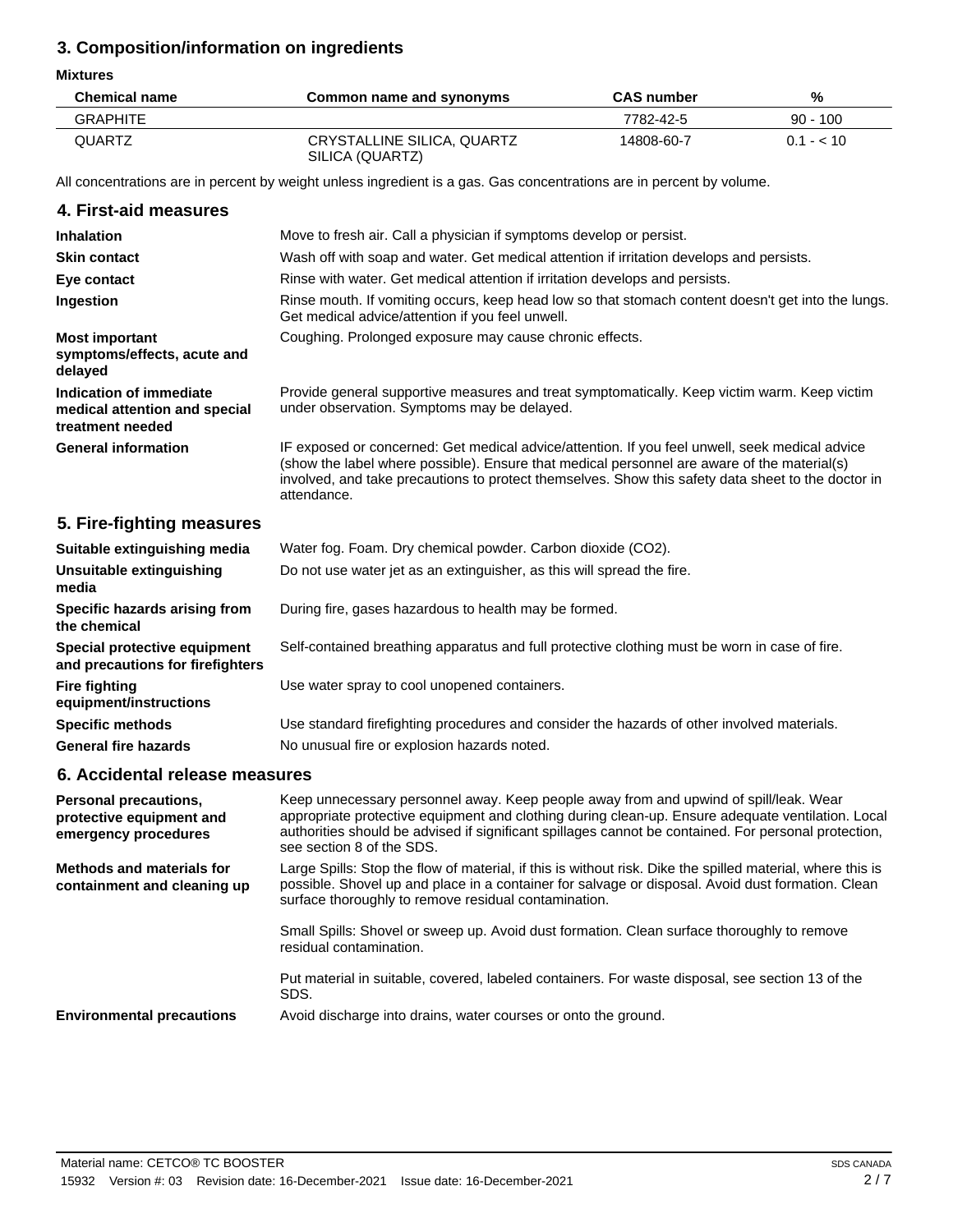# **7. Handling and storage**

**Precautions for safe handling**

Obtain special instructions before use. Do not handle until all safety precautions have been read and understood. Keep formation of airborne dusts to a minimum. Provide appropriate exhaust ventilation at places where dust is formed. Do not breathe dust. Do not taste or swallow. Avoid prolonged exposure. When using, do not eat, drink or smoke. Should be handled in closed systems, if possible. Wear appropriate personal protective equipment. Wash hands thoroughly after handling. Observe good industrial hygiene practices.

**Conditions for safe storage, including any incompatibilities**

Store locked up. Store in original tightly closed container. Keep out of the reach of children. Store away from incompatible materials (see Section 10 of the SDS).

### **8. Exposure controls/personal protection**

#### **Occupational exposure limits**

| <b>US. ACGIH Threshold Limit Values</b><br><b>Components</b> | <b>Type</b>                                                                                                                                                                                                                                                                                                                                                                                            | Value                   | Form                  |
|--------------------------------------------------------------|--------------------------------------------------------------------------------------------------------------------------------------------------------------------------------------------------------------------------------------------------------------------------------------------------------------------------------------------------------------------------------------------------------|-------------------------|-----------------------|
| <b>GRAPHITE (CAS</b><br>7782-42-5)                           | <b>TWA</b>                                                                                                                                                                                                                                                                                                                                                                                             | $2$ mg/m $3$            | Respirable fraction.  |
| QUARTZ (CAS 14808-60-7)                                      | <b>TWA</b>                                                                                                                                                                                                                                                                                                                                                                                             | $0.025$ mg/m3           | Respirable fraction.  |
| <b>Components</b>                                            | Canada. Alberta OELs (Occupational Health & Safety Code, Schedule 1, Table 2)<br><b>Type</b>                                                                                                                                                                                                                                                                                                           | Value                   | <b>Form</b>           |
| <b>GRAPHITE (CAS</b><br>7782-42-5)                           | <b>TWA</b>                                                                                                                                                                                                                                                                                                                                                                                             | $2$ mg/m $3$            | Respirable.           |
| QUARTZ (CAS 14808-60-7)                                      | <b>TWA</b>                                                                                                                                                                                                                                                                                                                                                                                             | $0.025$ mg/m3           | Respirable particles. |
| Safety Regulation 296/97, as amended)                        | Canada. British Columbia OELs. (Occupational Exposure Limits for Chemical Substances, Occupational Health and                                                                                                                                                                                                                                                                                          |                         |                       |
| <b>Components</b>                                            | <b>Type</b>                                                                                                                                                                                                                                                                                                                                                                                            | Value                   | <b>Form</b>           |
| <b>GRAPHITE (CAS</b><br>7782-42-5)                           | <b>TWA</b>                                                                                                                                                                                                                                                                                                                                                                                             | $2 \text{ mg/m}$ 3      | Respirable.           |
| QUARTZ (CAS 14808-60-7)                                      | <b>TWA</b>                                                                                                                                                                                                                                                                                                                                                                                             | $0.025$ mg/m3           | Respirable fraction.  |
| <b>Components</b>                                            | Canada. Manitoba OELs (Reg. 217/2006, The Workplace Safety And Health Act)<br><b>Type</b>                                                                                                                                                                                                                                                                                                              | Value                   | <b>Form</b>           |
| <b>GRAPHITE (CAS</b><br>7782-42-5)                           | <b>TWA</b>                                                                                                                                                                                                                                                                                                                                                                                             | $2 \text{ mg/m}$ 3      | Respirable fraction.  |
| QUARTZ (CAS 14808-60-7)                                      | <b>TWA</b>                                                                                                                                                                                                                                                                                                                                                                                             | $0.025$ mg/m $3$        | Respirable fraction.  |
| <b>Components</b>                                            | Canada. Ontario OELs. (Control of Exposure to Biological or Chemical Agents)<br><b>Type</b>                                                                                                                                                                                                                                                                                                            | Value                   | <b>Form</b>           |
| <b>GRAPHITE (CAS</b><br>7782-42-5)                           | <b>TWA</b>                                                                                                                                                                                                                                                                                                                                                                                             | $2 \text{ mg/m}$ 3      | Respirable fraction.  |
| QUARTZ (CAS 14808-60-7)                                      | <b>TWA</b>                                                                                                                                                                                                                                                                                                                                                                                             | $0.1 \text{ mg/m}$ 3    | Respirable fraction.  |
| <b>Components</b>                                            | Canada. Quebec OELs. (Ministry of Labor - Regulation respecting occupational health and safety)<br><b>Type</b>                                                                                                                                                                                                                                                                                         | Value                   | <b>Form</b>           |
| <b>GRAPHITE (CAS</b><br>7782-42-5)                           | <b>TWA</b>                                                                                                                                                                                                                                                                                                                                                                                             | $2 \text{ mg/m}$ 3      | Respirable dust.      |
| QUARTZ (CAS 14808-60-7)                                      | <b>TWA</b>                                                                                                                                                                                                                                                                                                                                                                                             | $0.1$ mg/m $3$          | Respirable dust.      |
| <b>Components</b>                                            | Canada. Saskatchewan OELs (Occupational Health and Safety Regulations, 1996, Table 21)<br>Type                                                                                                                                                                                                                                                                                                         | Value                   | Form                  |
| QUARTZ (CAS 14808-60-7)                                      | 8 hour                                                                                                                                                                                                                                                                                                                                                                                                 | $0.05 \,\mathrm{mg/m3}$ | Respirable fraction.  |
| <b>Biological limit values</b>                               | No biological exposure limits noted for the ingredient(s).                                                                                                                                                                                                                                                                                                                                             |                         |                       |
| <b>Exposure guidelines</b>                                   | Occupational exposure to nuisance dust (total and respirable) and respirable crystalline silica<br>should be monitored and controlled.                                                                                                                                                                                                                                                                 |                         |                       |
| Appropriate engineering<br>controls                          | Good general ventilation (typically 10 air changes per hour) should be used. Ventilation rates<br>should be matched to conditions. If applicable, use process enclosures, local exhaust ventilation,<br>or other engineering controls to maintain airborne levels below recommended exposure limits. If<br>exposure limits have not been established, maintain airborne levels to an acceptable level. |                         |                       |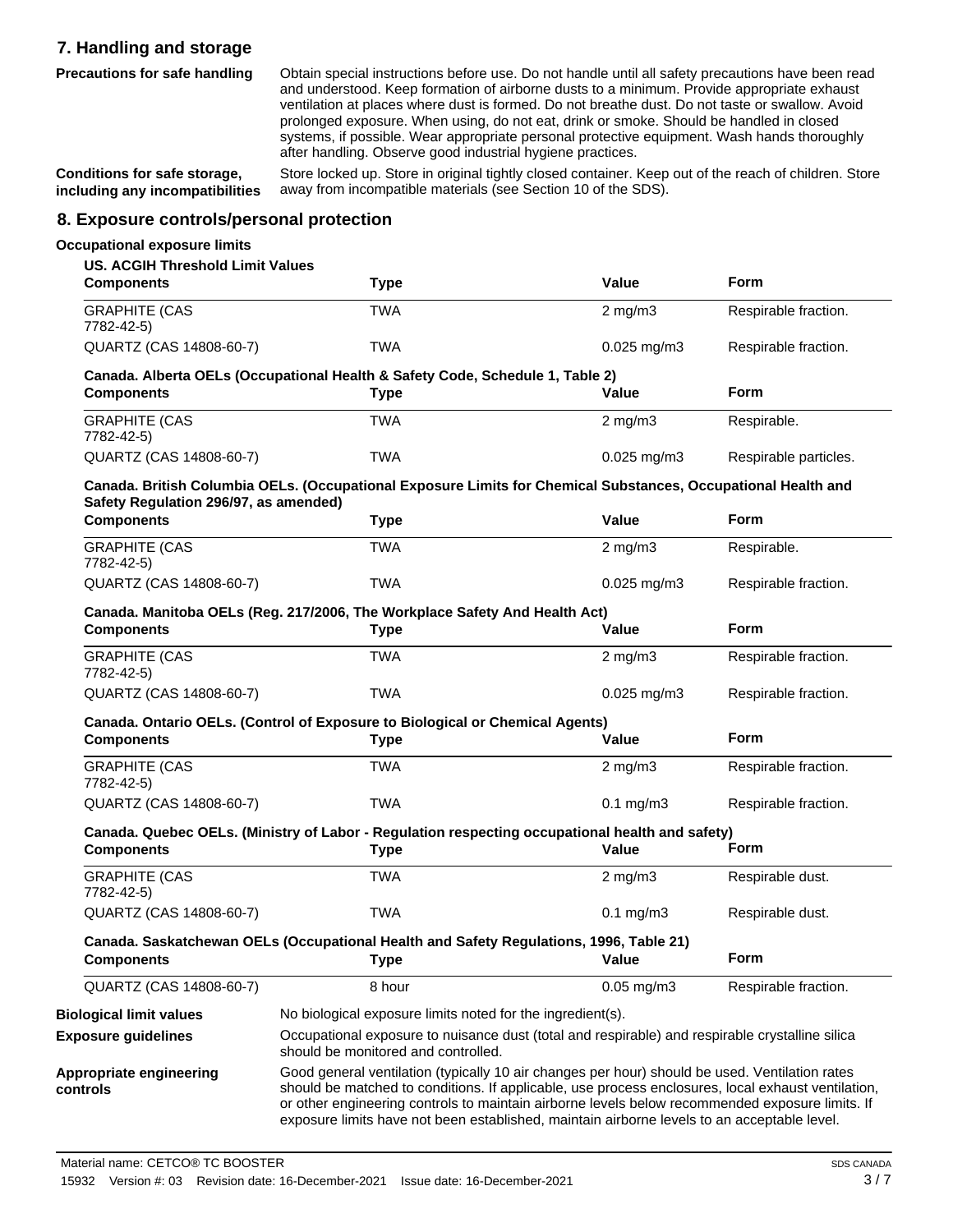#### **Individual protection measures, such as personal protective equipment**

| If contact is likely, safety glasses with side shields are recommended.                                                                                                                                                                                                                                      |
|--------------------------------------------------------------------------------------------------------------------------------------------------------------------------------------------------------------------------------------------------------------------------------------------------------------|
|                                                                                                                                                                                                                                                                                                              |
| Not available.                                                                                                                                                                                                                                                                                               |
| It is a good industrial hygiene practice to minimize skin contact.                                                                                                                                                                                                                                           |
| If engineering controls do not maintain airborne concentrations below recommended exposure<br>limits (where applicable) or to an acceptable level (in countries where exposure limits have not<br>been established), an approved respirator must be worn.                                                    |
| Wear appropriate thermal protective clothing, when necessary.                                                                                                                                                                                                                                                |
| Observe any medical surveillance requirements. Keep away from food and drink. Always observe<br>good personal hygiene measures, such as washing after handling the material and before eating,<br>drinking, and/or smoking. Routinely wash work clothing and protective equipment to remove<br>contaminants. |
|                                                                                                                                                                                                                                                                                                              |

#### **9. Physical and chemical properties**

## **Appearance Physical state** Solid. **Form** Flakes. **Color** Silver. Grey. or Black. **Odor** Not available. **Odor threshold** Not available. **pH** Not available. **Melting point/freezing point** Not available. **Initial boiling point and boiling range** Not available. **Flash point** Not available. **Evaporation rate** Not available. **Flammability (solid, gas)** Not available. **Upper/lower flammability or explosive limits Flammability limit - lower (%)** Not available. **Flammability limit - upper (%)** Not available. **Explosive limit - lower (%)** Not available. **Explosive limit - upper (%)** Not available. **Vapor pressure** 0.00001 hPa estimated **Vapor density Not available. Relative density** Not available. **Solubility(ies) Solubility (water)** Insoluble **Partition coefficient (n-octanol/water)** Not available. **Auto-ignition temperature** > 932 °F (> 500 °C) **Decomposition temperature** > 752 °F (> 400 °C) **Viscosity** Not available. **Other information Explosive properties** Not explosive. **Oxidizing properties** Not oxidizing. **10. Stability and reactivity Reactivity** The product is stable and non-reactive under normal conditions of use, storage and transport. **Chemical stability** Material is stable under normal conditions. **Possibility of hazardous** No dangerous reaction known under conditions of normal use.

**reactions**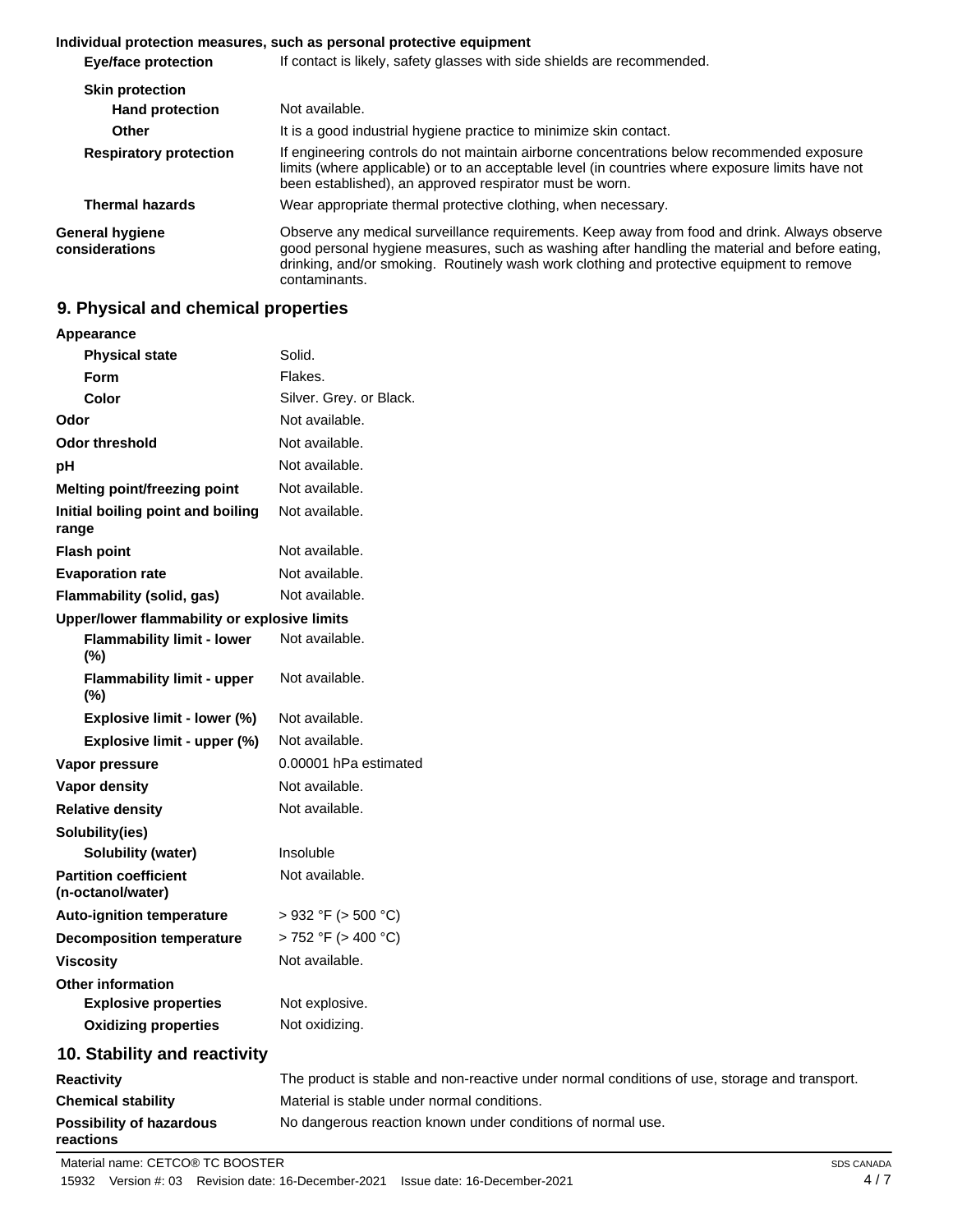| <b>Conditions to avoid</b>                 | Contact with incompatible materials. Avoid dust formation. Avoid heat, sparks, open flames and<br>other ignition sources. |
|--------------------------------------------|---------------------------------------------------------------------------------------------------------------------------|
| Incompatible materials                     | Powerful oxidizers. Chlorine.                                                                                             |
| <b>Hazardous decomposition</b><br>products | No hazardous decomposition products are known.                                                                            |

# **11. Toxicological information**

| <b>Inhalation</b>                                                                  | Prolonged inhalation may be harmful.                     |
|------------------------------------------------------------------------------------|----------------------------------------------------------|
| <b>Skin contact</b>                                                                | No adverse effects due to skin contact are expected.     |
| Eye contact                                                                        | Direct contact with eyes may cause temporary irritation. |
| Ingestion                                                                          | Harmful if swallowed.                                    |
| Symptoms related to the<br>physical, chemical and<br>toxicological characteristics | Coughing.                                                |

## **Information on toxicological effects**

| <b>Acute toxicity</b>                   | Harmful if swallowed.                                                                                               |                                                                                                                                                                                                                                                                                                                                                                                                                                                                                                                                                                                                                                                                                                                                                                                                                                                                                                                                                                                                                                                                                                                                                                                                                                                                                                                                                                                                                                                                                                                               |  |
|-----------------------------------------|---------------------------------------------------------------------------------------------------------------------|-------------------------------------------------------------------------------------------------------------------------------------------------------------------------------------------------------------------------------------------------------------------------------------------------------------------------------------------------------------------------------------------------------------------------------------------------------------------------------------------------------------------------------------------------------------------------------------------------------------------------------------------------------------------------------------------------------------------------------------------------------------------------------------------------------------------------------------------------------------------------------------------------------------------------------------------------------------------------------------------------------------------------------------------------------------------------------------------------------------------------------------------------------------------------------------------------------------------------------------------------------------------------------------------------------------------------------------------------------------------------------------------------------------------------------------------------------------------------------------------------------------------------------|--|
| <b>Components</b>                       | <b>Species</b>                                                                                                      | <b>Test Results</b>                                                                                                                                                                                                                                                                                                                                                                                                                                                                                                                                                                                                                                                                                                                                                                                                                                                                                                                                                                                                                                                                                                                                                                                                                                                                                                                                                                                                                                                                                                           |  |
| QUARTZ (CAS 14808-60-7)                 |                                                                                                                     |                                                                                                                                                                                                                                                                                                                                                                                                                                                                                                                                                                                                                                                                                                                                                                                                                                                                                                                                                                                                                                                                                                                                                                                                                                                                                                                                                                                                                                                                                                                               |  |
| Acute                                   |                                                                                                                     |                                                                                                                                                                                                                                                                                                                                                                                                                                                                                                                                                                                                                                                                                                                                                                                                                                                                                                                                                                                                                                                                                                                                                                                                                                                                                                                                                                                                                                                                                                                               |  |
| Oral                                    |                                                                                                                     |                                                                                                                                                                                                                                                                                                                                                                                                                                                                                                                                                                                                                                                                                                                                                                                                                                                                                                                                                                                                                                                                                                                                                                                                                                                                                                                                                                                                                                                                                                                               |  |
| LD50                                    | Rat                                                                                                                 | 500 mg/kg                                                                                                                                                                                                                                                                                                                                                                                                                                                                                                                                                                                                                                                                                                                                                                                                                                                                                                                                                                                                                                                                                                                                                                                                                                                                                                                                                                                                                                                                                                                     |  |
| <b>Skin corrosion/irritation</b>        | Prolonged skin contact may cause temporary irritation.                                                              |                                                                                                                                                                                                                                                                                                                                                                                                                                                                                                                                                                                                                                                                                                                                                                                                                                                                                                                                                                                                                                                                                                                                                                                                                                                                                                                                                                                                                                                                                                                               |  |
| Serious eye damage/eye<br>irritation    | Direct contact with eyes may cause temporary irritation.                                                            |                                                                                                                                                                                                                                                                                                                                                                                                                                                                                                                                                                                                                                                                                                                                                                                                                                                                                                                                                                                                                                                                                                                                                                                                                                                                                                                                                                                                                                                                                                                               |  |
| Respiratory or skin sensitization       |                                                                                                                     |                                                                                                                                                                                                                                                                                                                                                                                                                                                                                                                                                                                                                                                                                                                                                                                                                                                                                                                                                                                                                                                                                                                                                                                                                                                                                                                                                                                                                                                                                                                               |  |
| <b>Respiratory sensitization</b>        | Not a respiratory sensitizer.                                                                                       |                                                                                                                                                                                                                                                                                                                                                                                                                                                                                                                                                                                                                                                                                                                                                                                                                                                                                                                                                                                                                                                                                                                                                                                                                                                                                                                                                                                                                                                                                                                               |  |
| <b>Skin sensitization</b>               | This product is not expected to cause skin sensitization.                                                           |                                                                                                                                                                                                                                                                                                                                                                                                                                                                                                                                                                                                                                                                                                                                                                                                                                                                                                                                                                                                                                                                                                                                                                                                                                                                                                                                                                                                                                                                                                                               |  |
| Germ cell mutagenicity                  | No data available to indicate product or any components present at greater than 0.1% are<br>mutagenic or genotoxic. |                                                                                                                                                                                                                                                                                                                                                                                                                                                                                                                                                                                                                                                                                                                                                                                                                                                                                                                                                                                                                                                                                                                                                                                                                                                                                                                                                                                                                                                                                                                               |  |
| Carcinogenicity                         | respirable crystalline silica should be monitored and controlled.                                                   | In 1997, IARC (the International Agency for Research on Cancer) concluded that crystalline silica<br>inhaled from occupational sources can cause lung cancer in humans. However in making the<br>overall evaluation, IARC noted that "carcinogenicity was not detected in all industrial<br>circumstances studied. Carcinogenicity may be dependent on inherent characteristics of the<br>crystalline silica or on external factors affecting its biological activity or distribution of its<br>polymorphs." (IARC Monographs on the evaluation of the carcinogenic risks of chemicals to<br>humans, Silica, silicates dust and organic fibres, 1997, Vol. 68, IARC, Lyon, France.) In June<br>2003, SCOEL (the EU Scientific Committee on Occupational Exposure Limits) concluded that the<br>main effect in humans of the inhalation of respirable crystalline silica dust is silicosis. "There is<br>sufficient information to conclude that the relative risk of lung cancer is increased in persons with<br>silicosis (and, apparently, not in employees without silicosis exposed to silica dust in quarries and<br>in the ceramic industry). Therefore, preventing the onset of silicosis will also reduce the cancer<br>risk" (SCOEL SUM Doc 94-final, June 2003) According to the current state of the art, worker<br>protection against silicosis can be consistently assured by respecting the existing regulatory<br>occupational exposure limits. May cause cancer. Occupational exposure to respirable dust and |  |
| <b>ACGIH Carcinogens</b>                |                                                                                                                     |                                                                                                                                                                                                                                                                                                                                                                                                                                                                                                                                                                                                                                                                                                                                                                                                                                                                                                                                                                                                                                                                                                                                                                                                                                                                                                                                                                                                                                                                                                                               |  |
| $\bigcap \text{IAPT7 (CAC 11808-60-7)}$ |                                                                                                                     | A2 Sucnected buman carcinogen                                                                                                                                                                                                                                                                                                                                                                                                                                                                                                                                                                                                                                                                                                                                                                                                                                                                                                                                                                                                                                                                                                                                                                                                                                                                                                                                                                                                                                                                                                 |  |

| QUARTZ (CAS 14808-60-7)                                | A2 Suspected human carcinogen.           |
|--------------------------------------------------------|------------------------------------------|
| Canada - Alberta OELs: Carcinogen category             |                                          |
| QUARTZ (CAS 14808-60-7)                                | Suspected human carcinogen.              |
| Canada - Manitoba OELs: carcinogenicity                |                                          |
| QUARTZ (CAS 14808-60-7)                                | Suspected human carcinogen.              |
| Canada - Quebec OELs: Carcinogen category              |                                          |
| QUARTZ (CAS 14808-60-7)                                | Suspected carcinogenic effect in humans. |
| IARC Monographs. Overall Evaluation of Carcinogenicity |                                          |
| QUARTZ (CAS 14808-60-7)                                | 1 Carcinogenic to humans.                |
|                                                        |                                          |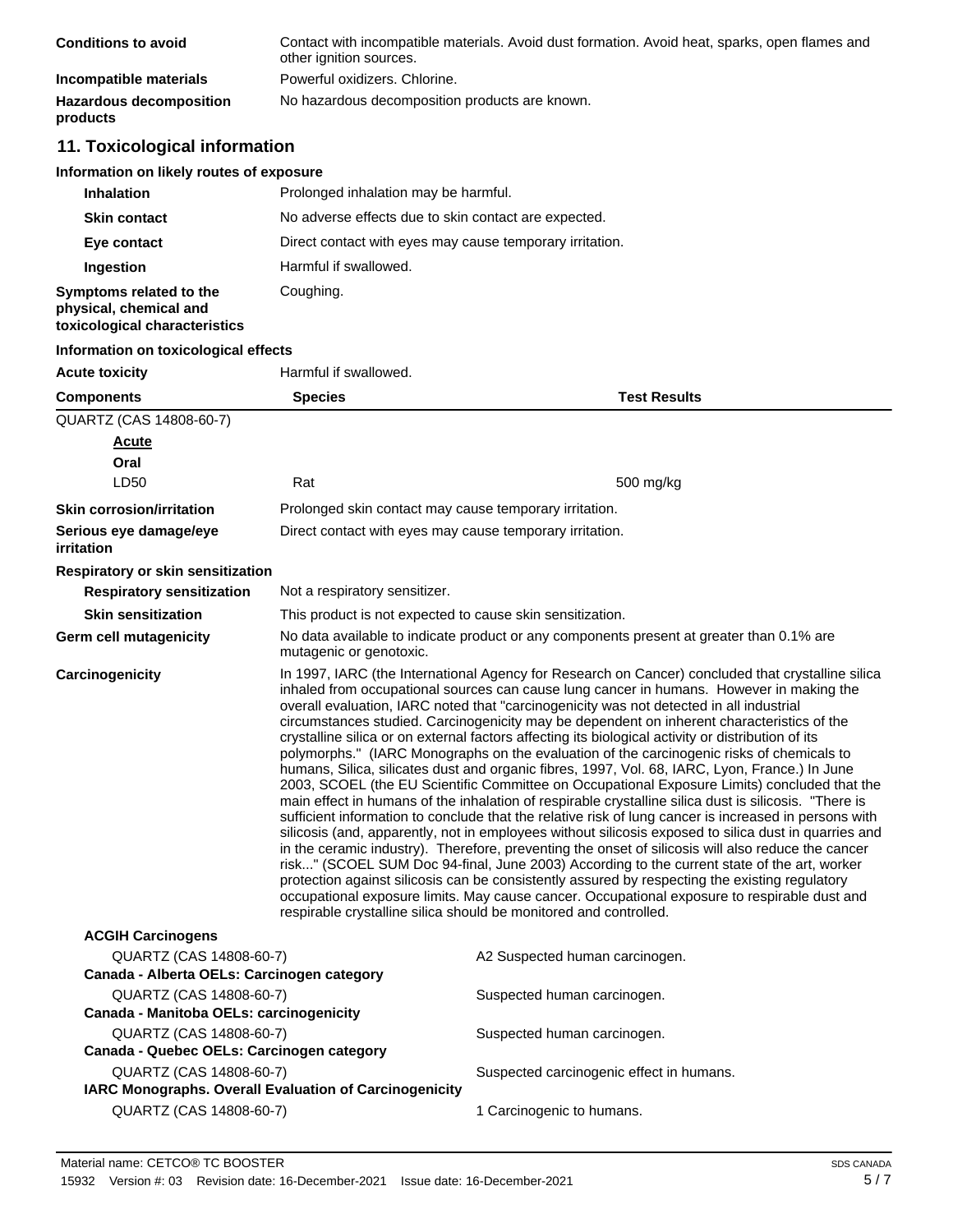|                                                       | US. National Toxicology Program (NTP) Report on Carcinogens                                                                                           |
|-------------------------------------------------------|-------------------------------------------------------------------------------------------------------------------------------------------------------|
| QUARTZ (CAS 14808-60-7)                               | Known To Be Human Carcinogen.                                                                                                                         |
| <b>Reproductive toxicity</b>                          | This product is not expected to cause reproductive or developmental effects.                                                                          |
| Specific target organ toxicity -<br>single exposure   | Not classified.                                                                                                                                       |
| Specific target organ toxicity -<br>repeated exposure | Causes damage to organs through prolonged or repeated exposure.                                                                                       |
| <b>Aspiration hazard</b>                              | Not an aspiration hazard.                                                                                                                             |
| <b>Chronic effects</b>                                | Causes damage to organs through prolonged or repeated exposure. Prolonged inhalation may be<br>harmful. Prolonged exposure may cause chronic effects. |
|                                                       |                                                                                                                                                       |

## **12. Ecological information**

| <b>Ecotoxicity</b>               | The product is not classified as environmentally hazardous. However, this does not exclude the<br>possibility that large or frequent spills can have a harmful or damaging effect on the environment. |  |
|----------------------------------|-------------------------------------------------------------------------------------------------------------------------------------------------------------------------------------------------------|--|
| Persistence and degradability    | No data is available on the degradability of any ingredients in the mixture.                                                                                                                          |  |
| <b>Bioaccumulative potential</b> | No data available.                                                                                                                                                                                    |  |
| <b>Mobility in soil</b>          | No data available.                                                                                                                                                                                    |  |
| Other adverse effects            | No other adverse environmental effects (e.g. ozone depletion, photochemical ozone creation<br>potential, endocrine disruption, global warming potential) are expected from this component.            |  |

### **13. Disposal considerations**

| <b>Disposal instructions</b>             | Collect and reclaim or dispose in sealed containers at licensed waste disposal site. Dispose of<br>contents/container in accordance with local/regional/national/international regulations.                            |
|------------------------------------------|------------------------------------------------------------------------------------------------------------------------------------------------------------------------------------------------------------------------|
| Local disposal regulations               | Dispose in accordance with all applicable regulations.                                                                                                                                                                 |
| Hazardous waste code                     | The waste code should be assigned in discussion between the user, the producer and the waste<br>disposal company.                                                                                                      |
| Waste from residues / unused<br>products | Dispose of in accordance with local regulations. Empty containers or liners may retain some<br>product residues. This material and its container must be disposed of in a safe manner (see:<br>Disposal instructions). |
| Contaminated packaging                   | Since emptied containers may retain product residue, follow label warnings even after container is<br>emptied. Empty containers should be taken to an approved waste handling site for recycling or<br>disposal.       |

## **14. Transport information**

#### **TDG**

Not regulated as dangerous goods.

#### **IATA**

Not regulated as dangerous goods.

#### **IMDG**

Not regulated as dangerous goods.

**Transport in bulk according to** Not applicable. **Annex II of MARPOL 73/78 and the IBC Code**

## **15. Regulatory information**

#### **Canadian regulations**

This product has been classified in accordance with the hazard criteria of the HPR and the SDS contains all the information required by the HPR.

**Controlled Drugs and Substances Act** Not regulated. **Export Control List (CEPA 1999, Schedule 3)** Not listed. **Greenhouse Gases** Not listed. **Precursor Control Regulations** Not regulated. **International regulations Stockholm Convention** Not applicable. Material name: CETCO® TC BOOSTER